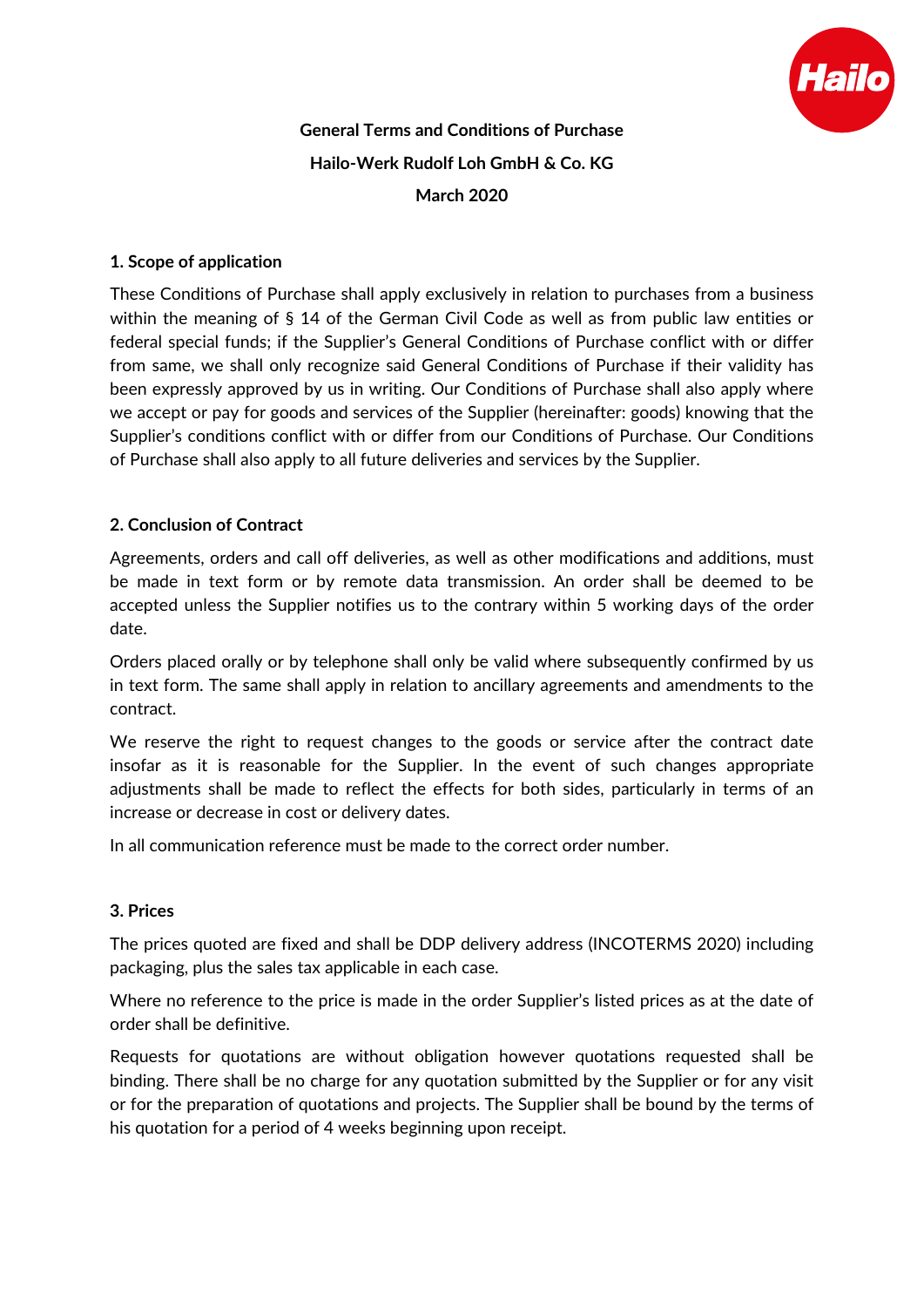

## **4. Sub Contractors**

In order to fulfill its contractual obligations the Supplier shall not be entitled to use the services of sub-contractors except where we have previously consented thereto in writing. Such consent shall not be unreasonably withheld.

#### **5. Payment, Right of Set Off, Right of Retention**

Except where otherwise agreed payments shall be remitted within 60 days net without deduction. Payments remitted within 30 days shall be subject to 3% discount.

Payment deadlines shall begin to run upon receipt of a complete, correct and verifiable invoice, but not before receipt of the entire delivery or acceptance of performance (where agreed).

Separate invoices shall be submitted with all corresponding documents and data after the goods have been supplied / services performed and shall comply with statutory and accounting requirements. All invoices shall include our order number and shall state the amount of VAT separately. Only invoices properly submitted (i.e. complete, correct and verifiable) shall be deemed received.

Where payment in advance has been agreed the Supplier shall where requested provide an appropriate security in the form of an unlimited absolute guarantee drawn on a major German bank payable on demand and waiving the defence of failure to pursue remedies.

We shall be entitled to exercise rights of set off and retention to the extent provided by law. Any assignment by the Supplier of his claim to the purchase price shall be subject to our previous written consent. This shall not apply to assignments to a credit institution for securing business loans or an extended reservation of title. The Supplier may only set off undisputed counterclaims or counterclaims against which we have no further recourse to appeal. The Supplier shall only be entitled to rights of retention in so far as these are based on the same legal transaction.

#### **6. Place of Performance, Supplies, Packing**

Unless otherwise defined on a case by case basis, delivery is agreed DDP delivery address (INCOTERMS 2020). The Supplier shall be liable for the material risk until acceptance of the goods by us or our agent at the agreed place for delivery of the goods.

Partial deliveries are not permitted unless we have expressly agreed to the same. In any event any non delivered quantities shall be listed on the delivery note and on the invoice.

Quantities, weights and dimensions shall be based on the values ascertained by us during incoming goods inspection (see clause 10 below), subject to evidence to the contrary.

The Supplier undertakes to use environmentally friendly packaging that can be recycled or disposed of at low cost. Packaging must guarantee protection against damage, dirt, damp and, where applicable, against electrostatic discharge during transport and storage in order that assembly at our premises or the premises of one of our agent companies is possible at no further cost. Any important information on contents, storage and transport must be visibly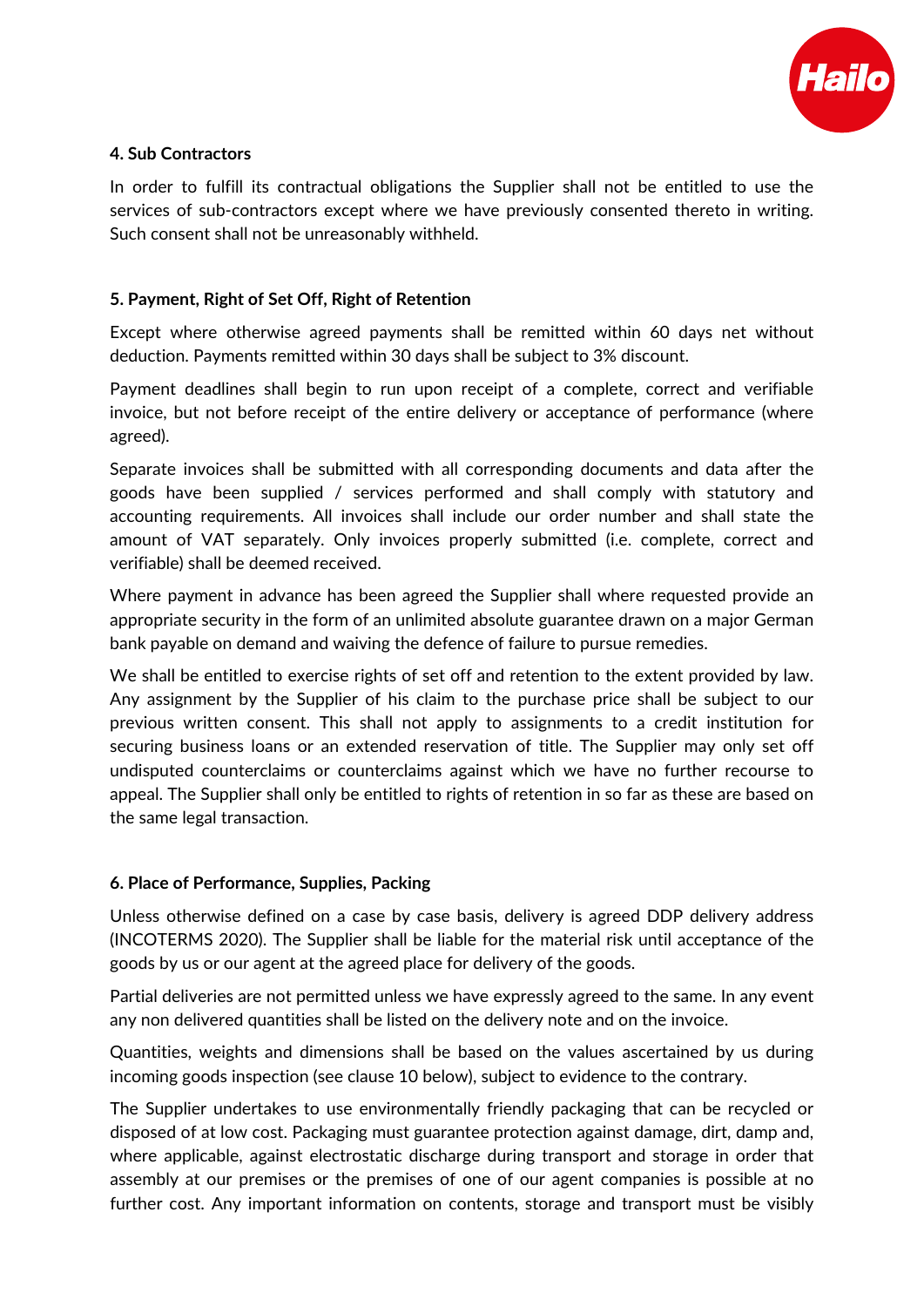

affixed to the packaging. Loaned packaging shall be returned carriage unpaid to the Supplier's address.

# **7. Delivery Dates**

Agreed delivery dates are binding. Where the delivery date is a calendar week the Friday of that week shall be the last delivery date.

Where the Supplier fails to deliver on time the statutory provisions shall apply. If the Supplier realises that delivery as specified in the contract is or will be impossible owing to problems with production, supply of primary material, compliance with the delivery date or similar circumstances, the Supplier must notify us accordingly without delay.

The surrender of the goods at the delivery address specified shall be definitive in terms of determining compliance with the delivery date or the declaration of acceptance, where this has been agreed.

The Supplier shall only be permitted to rely on the absence of requisite information or our failure to supply documents where he has failed to receive the same despite having set a reasonable deadline in text form.

In the event of late delivery or supply we shall be entitled to impose liquidated damages of 0.2% of the net value of the goods delivered late per working day, up to a maximum of 5% of the value of the goods. We reserve the right to claim additional damages.

Unconditional acceptance of a late delivery or service does not constitute a waiver of the claims to which we are entitled as a result of late delivery or service; this shall apply until we have remitted the sums owing in full.

Where the Supplier delivers earlier than the agreed delivery date we shall be entitled at our option to store or return the goods at the expense and risk of the Supplier.

#### **8. Force Majeure**

In the event of a default in delivery which is caused by Force Majeure the agreed delivery term shall be extended by the period of prevention. Force Majeure shall mean all circumstances beyond the control of the parties to include, without limitation, natural disasters, strikes, war, riots, governmental decrees, general shortages of energy and raw materials and unforeseen blockades of transport routes.

Notwithstanding the aforesaid the Supplier is obliged to inform us without any undue delay of any difficulties or delays in delivery apparent to him in order that appropriate damage limitation measures can be undertaken, in good time and by mutual agreement.

Force majeure and events beyond our control shall entitle us, without prejudice to our other rights, to withdraw from the contract either fully or in part, where we have no further commercial interest in performance as a result.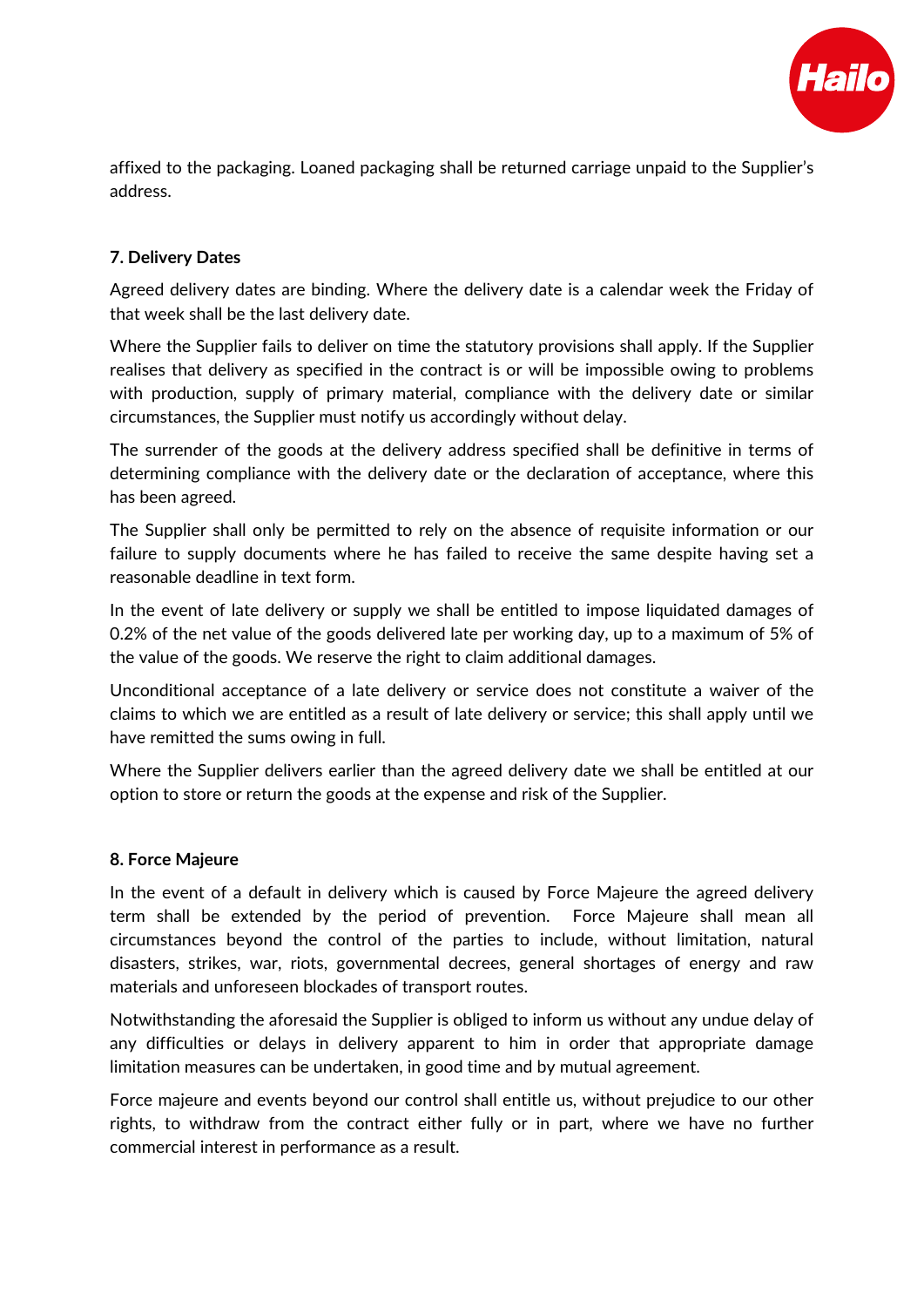

## **9. Non Disclosure / Data Protection**

During the term and after termination of this contract the parties shall not disclose to third parties or use for their own business aims without authorisation any confidential information (to include without limitation documents, samples, sketches, business intentions, personal data, problems, data and/or problem solutions, or any other know-how of any kind as well as information visually gained by the inspection of plants or facilities) received from the other party or of which the parties became aware by reason of their collaboration. The aforesaid non disclosure obligation shall also apply in relation to the existence and content of this contract. The parties shall also impose this obligation upon their employees. We retain exclusive title to all information and all legal rights in relation thereto;

The Supplier shall not be entitled to use goods manufactured to our drawings, models or such like for its own purposes or to offer or supply the same to third parties either itself or through a third party.

The Supplier shall also impose this obligation upon its employees and other third parties, who have access to the confidental information and shall provide evidence of the same where requested.

The duty of non-disclosure shall not apply to information which was previously known to the other party outside the contractual relationship, was lawfully acquired from a third party, is generally known or is or becomes the state of technology or has been released by us.

The non-disclosure obligation shall remain in force for a period of 5 years after the expiration of this agreement.

Upon the expiration of this agreement the parties shall return all confidential documents and information unrequested or destroy the same where requested to do so by the disclosing party and provide evidence thereof.

The parties shall comply with all data protection requirements, including where access is given to the other party's plant, or to its hard and software. They shall ensure that their vicarious agents shall also comply with these provisions and that they are bound not to disclose any data prior to the commencement of their work. The parties do not intend to process or use personal data on behalf of the other party. Any transfer of personal data shall occur only in exceptional circumstances as a side effect of performance of the parties contractual obligations. All personal data shall be treated by the parties in accordance with data protection laws.

## **10. Quality Assurance, Incoming Goods Inspection**

The Supplier undertakes to maintain a system of quality management which corresponds to the most recent technical standards. The Supplier shall carry out tests during manufacture in accordance with the requirements of his system of quality management. The Supplier shall carry out final testing of the products which shall ensure that only non faulty goods are supplied.

Acceptance of the goods or service is subject to an examination thereof as to the absence of faults insofar as and as soon as such an examination is feasible in the ordinary and proper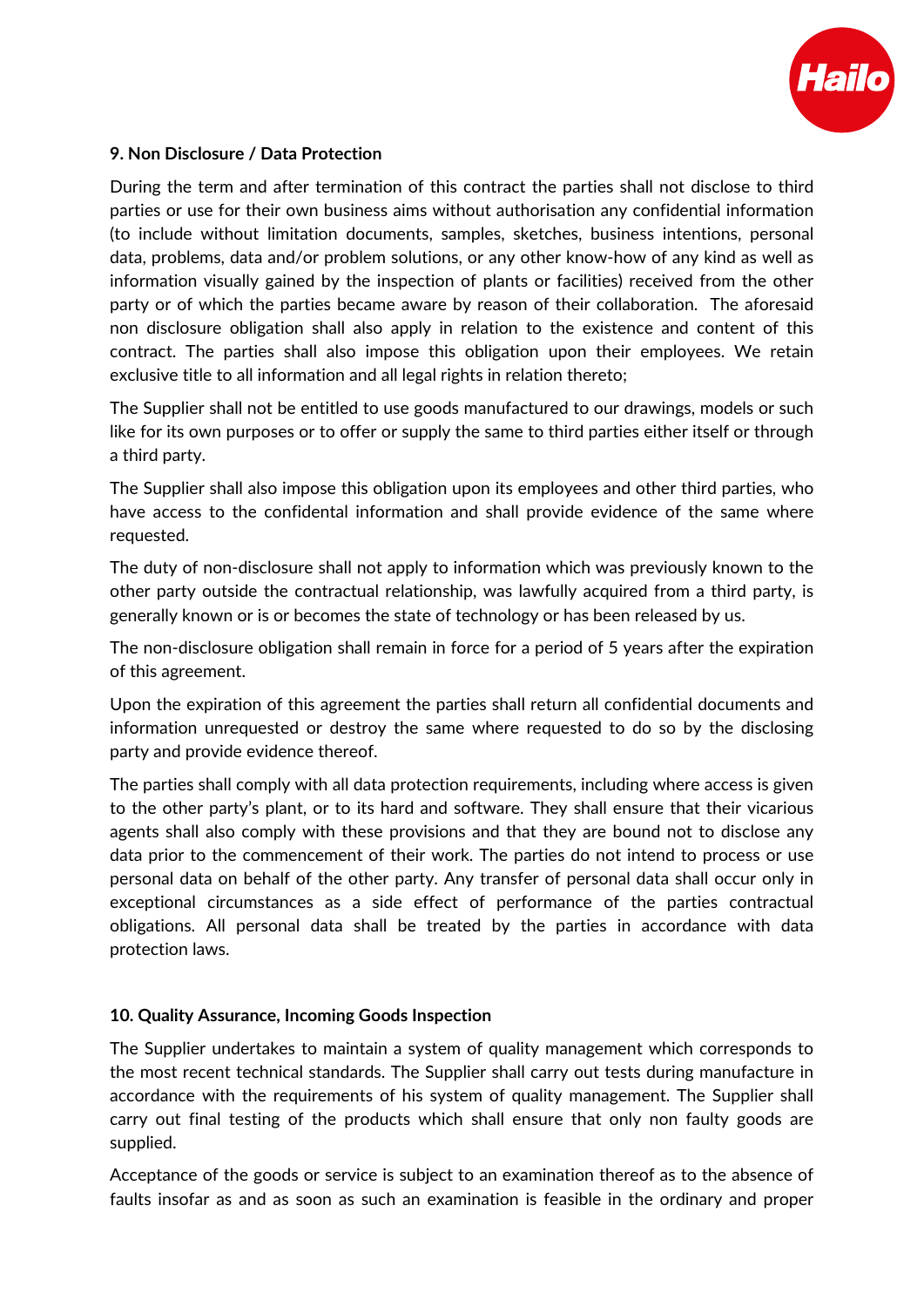

course of business. Such examination shall include the type and quantity of the products supplied as well as any external damage thereto. Furthermore any incoming goods inspection is replaced by the quality assurance measures undertaken by the Supplier in accordance with the provisions aforesaid. The Supplier waives the defence of late notification of defects provided for in § 377 of the German Commercial Code (HGB)

# **11. Defective Goods**

The statutory regulations on material defects and deficiencies in title shall apply without restriction, unless otherwise provided below.

In urgent cases, especially in order to counter acute risks or prevent major damage, we shall be entitled to rectify defects ourselves or arrange for such to be rectified by third parties, at the Supplier's expense, insofar as it would be unreasonable to request the Supplier to carry out the same in view of the urgency. We undertake to inform the Supplier of any such warranty claim together with the nature and scope of urgent action undertaken without delay.

Claims for material defects and deficiencies in title shall be time barred after 36 months. The statutory limitation period for the surrender of the goods to third parties (§438 (1), No. 1 of the German Civil Code) shall not be affected by the aforesaid. The warranty period shall begin to run from the date of delivery of the goods. Any goods repaired or replaced during the warranty period shall benefit from a new full warranty period upon the terms set out aforesaid and such new warranty period shall commence upon complete performance by the Supplier of our warranty claim.

The Supplier shall be liable for all costs accruing to us as a result of defective delivery of the contractual goods, in particular transport, travel, work, material costs and investigation costs in excess of those normally incurred.

In the event of recourse we shall be entitled to demand compensation from the Supplier for the expenditure accruing to us in relation to our customers on account of the defective service.

The Supplier undertakes to take back and dispose of packaging in accordance with statutory requirements. Insofar as legally and commercially possible he shall use environmentally friendly products and processes for supplies including for the supplies of third parties. The Supplier shall be liable for the environmental compatibility of the goods supplied and packing materials and for all losses incurred by reason of a breach of his statutory disposal obligations. In addition the Supplier shall provide us with a certificate of inspection for the goods delivered where requested.

Notwithstanding §442 (1) of the German Civil Code our claims under warranty shall apply without restriction where we have no knowledge of the defect due to gross negligence on our part at the time of contracting.

The cost incurred by the Supplier for testing and supplementary performance (including disassembly and reassembly costs) shall be borne by the Supplier including where it subsequently emerges that there is no defect. Our duty to compensate the Supplier for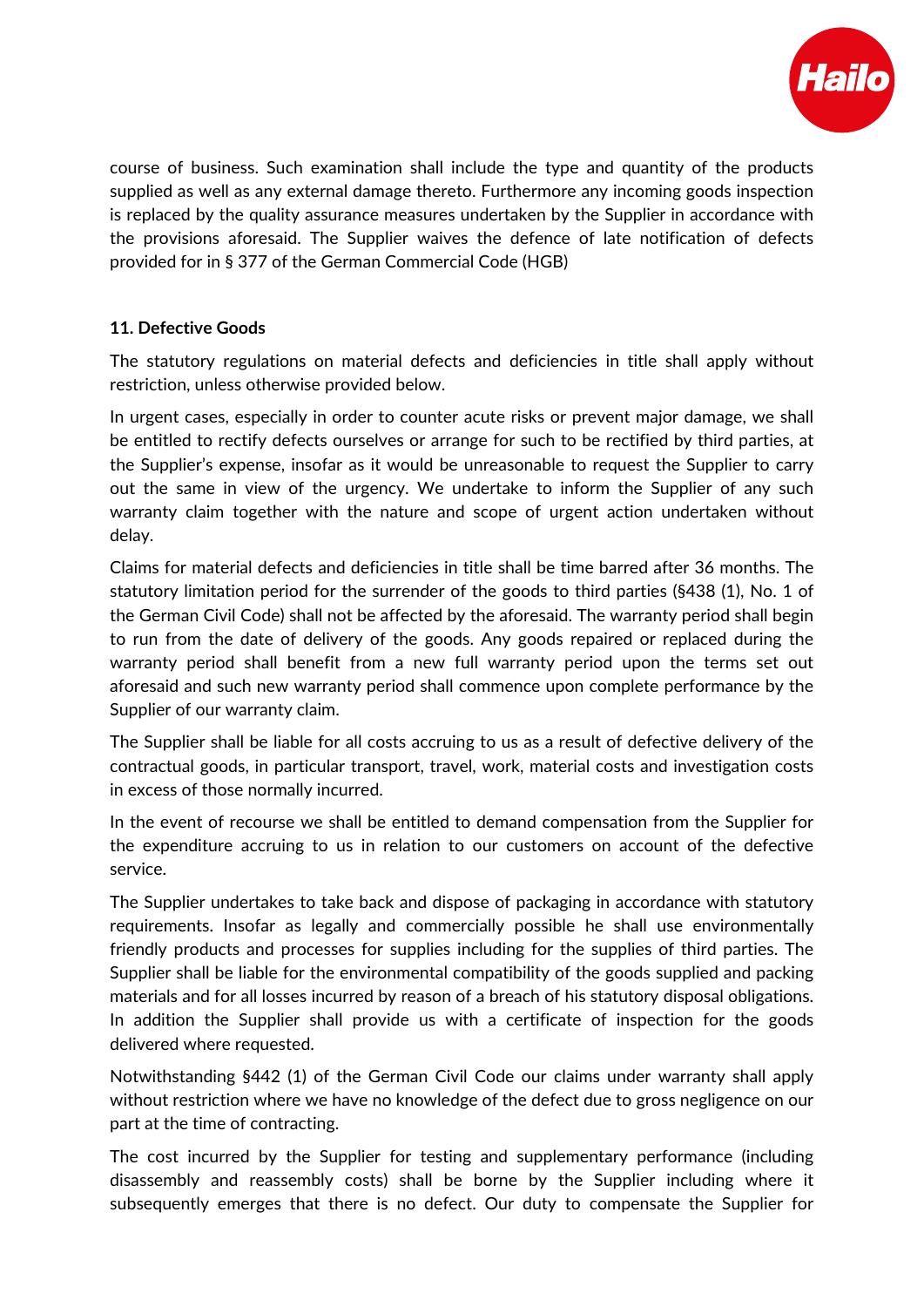

damages incurred due to a false warranty claim request shall remain unaffected. However we shall only be liable where we were aware that there was no defect or were unaware of the same due to gross negligence.

Where the Supplier fails to perform his duties under supplementary performance within a reasonable deadline set by us or where he finally refuses to rectify the defect prior to the expiration of the deadline set, we reserve the right to rectify the defect ourselves and request reimbursement of the expenditure incurred thereby, except where the Supplier's refusal was justified. We are entitled to request a reasonable advance payment. Where the supplementary performance undertaken by the Supplier is unsuccessful or unreasonable for ourselves (e.g. due to reasons of urgency, risk to industrial safety or the threat of disproportionate damage) no notice is required. We shall inform the Supplier of such circumstances without delay.

## **12. Retention of Title and other Security Rights**

Transfer of title to the goods shall pass to us unconditionally and without consideration of payment of the purchase price**.** Where in an individual case we accept an offer of the Supplier that title be passed upon payment, Supplier's retention of title shall cease to take effect upon payment of the goods supplied. We remain entitled to resell the goods in the ordinary course of our business prior to the remittance of payment subject to our assignment of the claim arising therefrom in advance to the Supplier. All other forms of retention of title are excluded to include without limitation an extended retention of title, an assignment in advance of claims under retention of title or retention of title of processed goods.

Processing, mixing or incorporation of materials supplied by us are undertaken by the Supplier on our behalf. The same shall apply where we further process goods supplied by the Supplier in order that we are deemed manufacturer and acquire title to the goods in accordance with statutory provisions on processing.

#### **13. Product Liability**

In the event that a claim is asserted against us on the basis of product liability, the Supplier shall be required to indemnify us for such claims upon first demand where and insofar as the loss was caused by a defect in the contractual goods delivered by the Supplier and, in cases of liability with fault, if the fault is attributable to the Supplier. If the Supplier is responsible for the cause of the loss, the burden of proof shall rest with the Supplier.

In such cases the Supplier shall be liable for all costs and expenses, including the costs of any legal prosecution or recall action. Otherwise the statutory regulations shall apply.

#### **14. Tools***/***Drawings**

We retain exclusive rights to all molds, tools, reproductions, plans, samples, drawings, and such like (hereinafter referred to as tools), which are produced at our expense or which we place at the Supplier's disposal. Title thereto shall pass to us no later than on payment.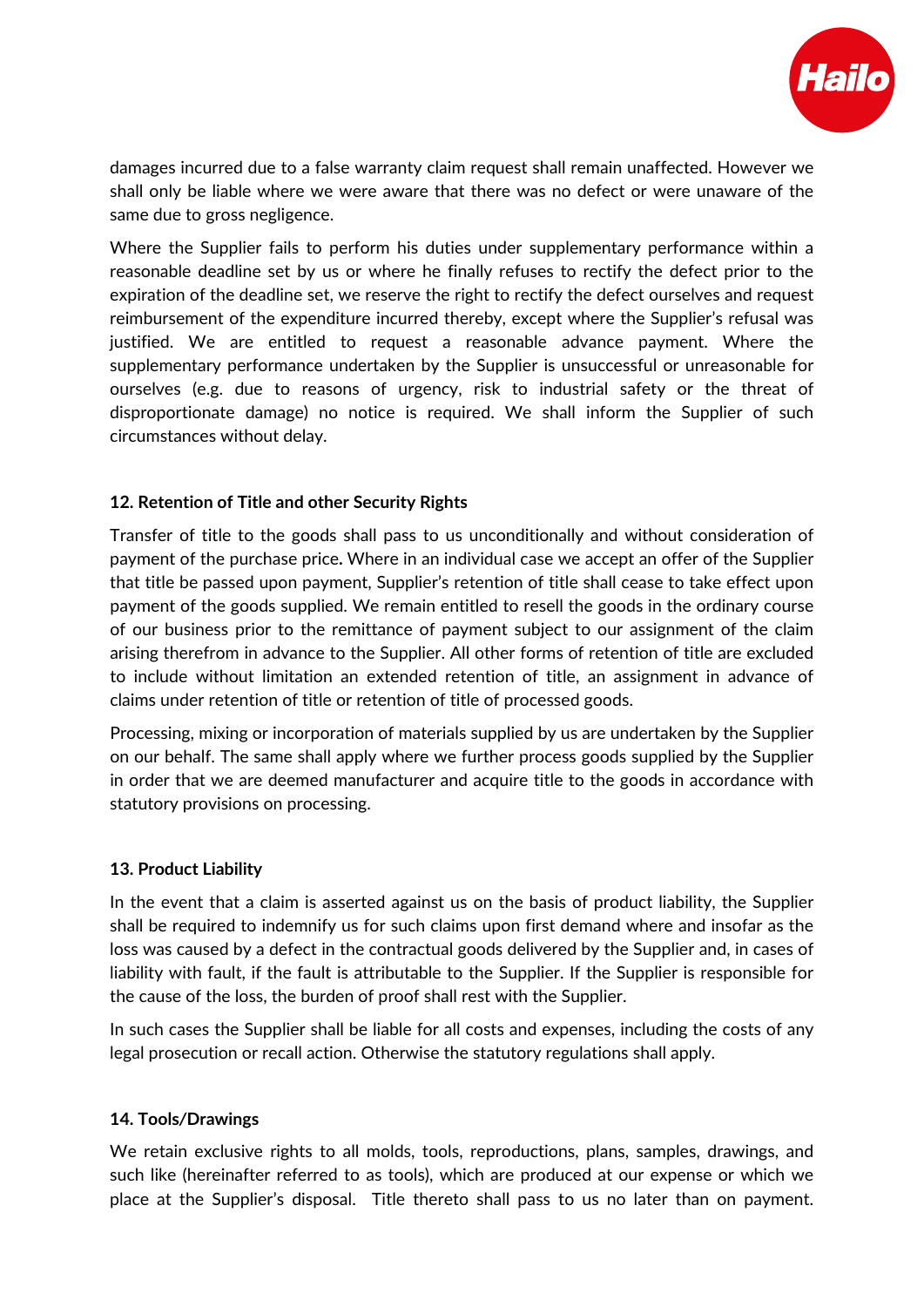

The Supplier shall store, maintain and repair the tools without charge and shall insure and protect the same against unauthorized access, damage and destruction with the same degree of care as he would his own tools. The Supplier shall have no right to withhold surrender of the tools.

The Supplier shall check any information supplied by us as to its completeness and accuracy and shall inform us of any errors without delay. Where there are errors in the documentation (e.g. drawings) any correction undertaken by the Supplier for which a charge shall be incurred shall be subject to our prior written consent.

Any machines and tools produced on the basis of documentation provided by us shall be used for the manufacture of our orders only or for supplies to us except where we have expressly consented in writing to their use for supplies to third parties.

## **15. Export Control**

The Supplier shall be obliged to inform us about any applicable (re-) export licence requirements or restrictions for the goods under German, European or US export control law and customs regulations as well as the export control law and customs regulations of the country of origin of the goods in its business documents and to send us the following information on goods subject to licence requirements in good time prior to the first delivery:

- Goods description
- All applicable export numbers including the Export Control Classification Number pursuant to the U.S. Commerce Control List (ECCN)
- Country of origin of the goods under commercial policy
- HS code of the goods
- A contact person in its organization to resolve any enquiries.

The Supplier shall be obliged to inform us without undue delay of any changes to the licence requirements applying to the goods it supplied to us, as a result of technical changes, changes to the law or governmental determinations.

## **16. Compliance**

During the term of our business relations the Supplier undertakes not to offer or grant, promote or accept any advantages, either in its business dealings or when dealing with governmental officials, which are in breach of applicable anti-corruption regulations.

The Supplier undertakes not to make any agreements with other companies or to agree on concerted practices with other companies aiming to or bringing about a prevention, restriction or distortion of competition under applicable antitrust regulations.

The Supplier guarantees that it will comply with the applicable laws governing the general minimum wage and commit sub-Suppliers engaged by it to the same extent. On request, the Supplier shall evidence compliance with the foregoing guarantee. In the event of a breach of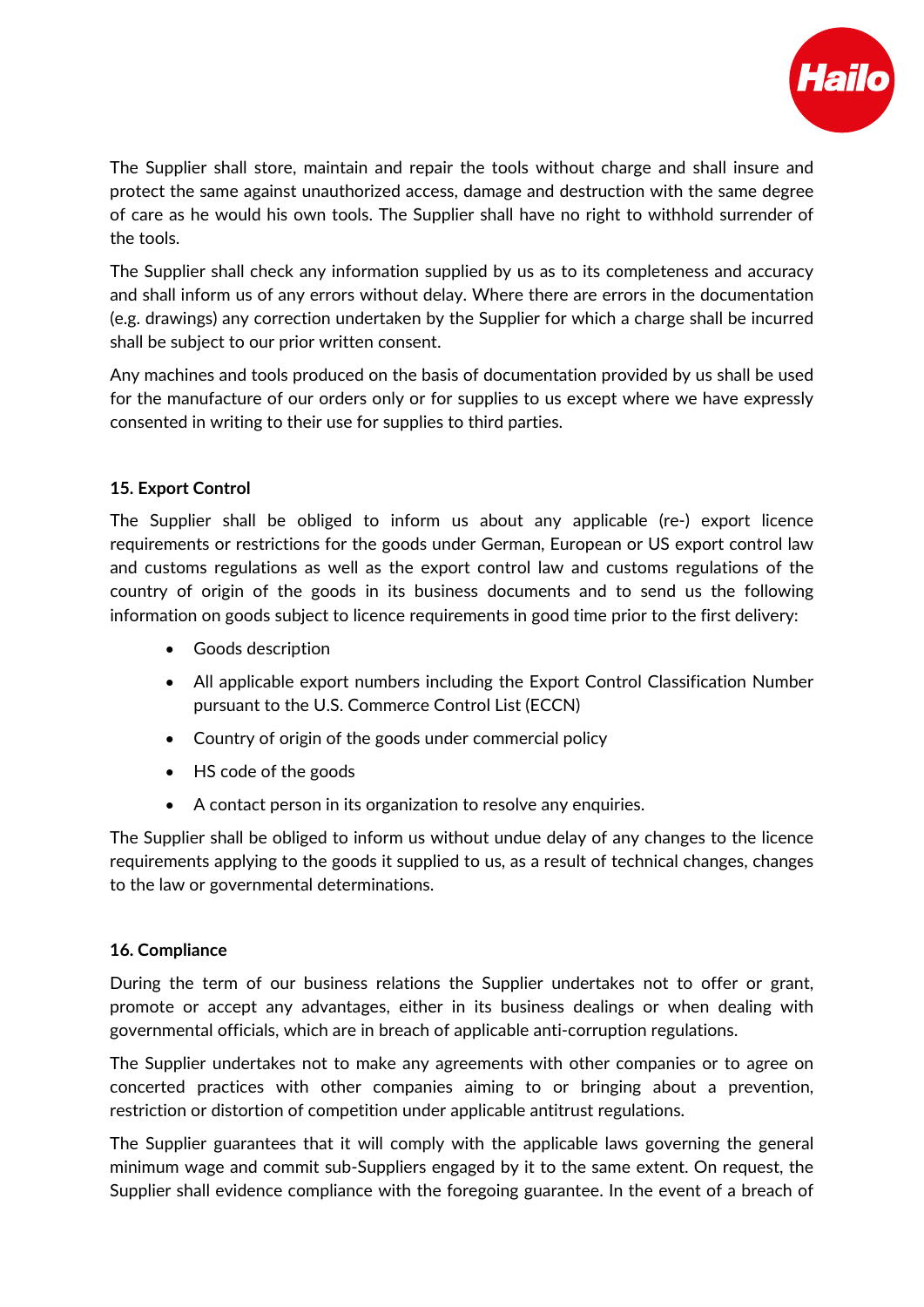

the foregoing guarantee, the Supplier shall hold us harmless from all third party claims and is obliged to reimburse any fines imposed on us in this regard.

The Supplier shall comply with the respective statutory provisions governing the treatment of employees, environmental protection and health and safety at work and to work on reducing the adverse effects of its activities on human beings and the environment. To this end the Supplier shall install and continue to develop a management system pursuant to ISO 14001 to the extent possible. The Supplier shall further comply with the principles of the UN Global Compact Initiative for the protection of international human rights, the abolition of forced and child labour, the elimination of discrimination when engaging or employing personnel and the responsibility for the environment [\(www.unglobalcompact.org\)](http://www.unglobalcompact.org/).

In the event of a suspected violation of the obligations set out aforesaid in this section 16, the Supplier shall investigate the same without any undue delay and inform us of all investigation measures it has undertaken. If the suspicion proves to be justified, the Supplier must inform us within a reasonable period of time of the measures that it has taken internally within its organization in order to prevent violations in future. Failure to comply with this obligation within a reasonable period of time, shall entitle us to withdraw from the contracts with the Supplier or to terminate them with immediate effect.

In the event of severe violations of the law by the Supplier and in the event of violations of this section 16 we reserve the right to withdraw from existing contracts or to terminate them without notice.

## **17. Third Party Property Rights**

The Supplier guarantees that the goods and services provided do not infringe any third party property rights (to include without limitation patents, samples, copyright etc).

In the event that we or our customer violates any third party rights when using the goods as provided for under the contract the Supplier shall immediately procure at its expense all requisite licenses for use of such third party rights from the owner.

The Supplier shall indemnify us and our customers against all third party claims based on violation of third party rights upon first demand. He shall reimburse us or our customers any expenditure incurred as a result of any such third party claim.

## **18. Place of Performance, Jurisdiction and Applicable Law**

Unless otherwise agreed the place of performance for the Supplier's delivery obligation shall be the location specified by us; for all other obligations the place of performance shall be our registered office.

These terms and conditions shall be governed by the laws of the Federal Republic of Germany excluding the United Nations Convention on Contracts for the International Sale of Goods (CISG).